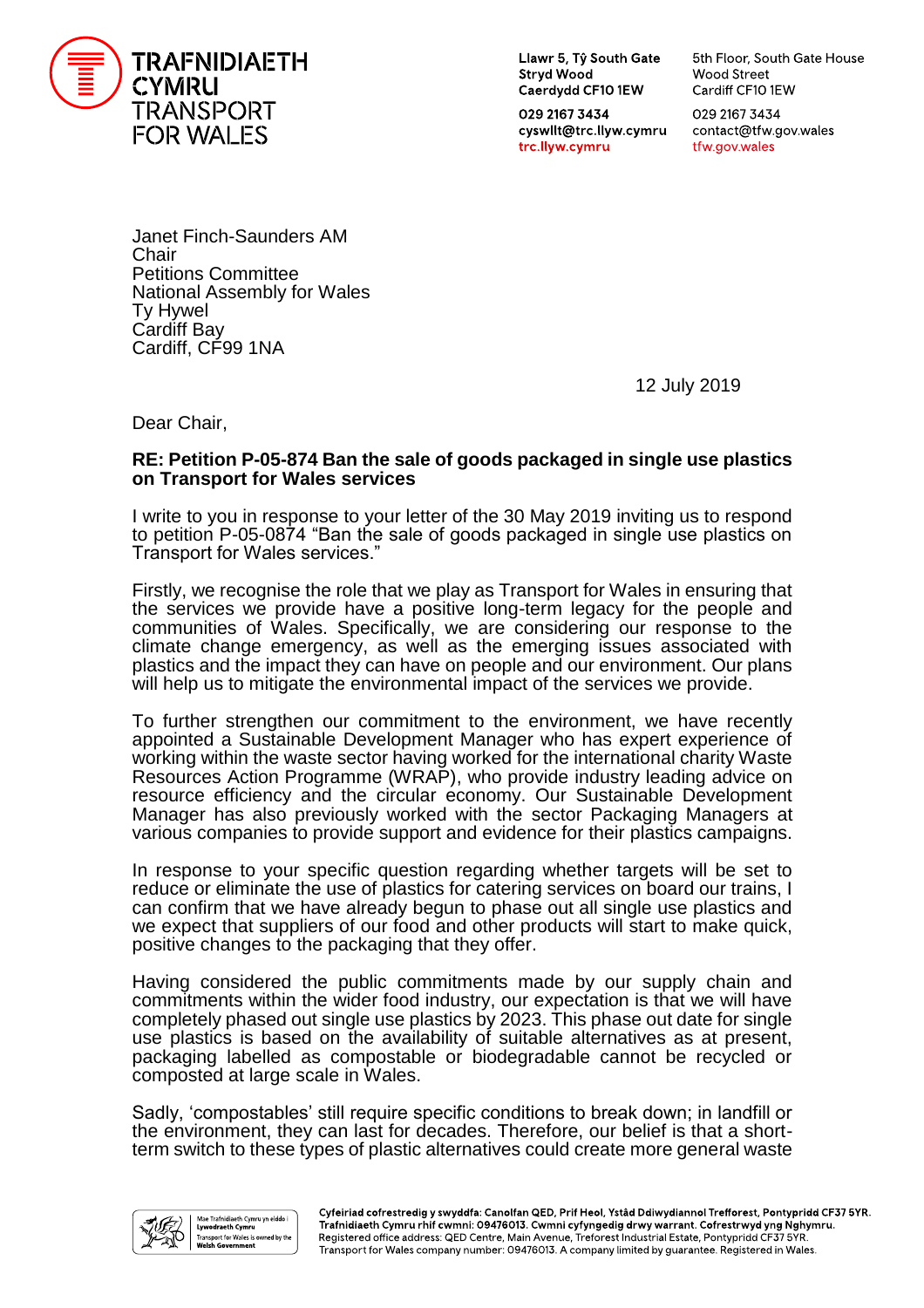to be sent for landfill or incineration. Therefore, it is our belief that 2023 gives us an achievable timescale to make changes that will have a genuinely positive impact on levels of waste production overall.

As well as our own directly retailed products, we will also work with businesses in our supply chain and retailers that operate within our stations as tenants to ensure that they phase out single use plastics. We are currently working with our supply chain to understand the specific date by which we can commit to the elimination of single use plastics on our services through third party retailers.

We welcome the Welsh Government's aim to reduce the use of single use plastic bottles for water and other drinks and we will support this aim by:

- Promoting use of re-useable drinking containers for passengers;
- Provide access to free drinking water available for refill of water bottles through:
	- o provision at retail outlets implemented utilising concession contracts;
	- o provision of water infrastructure at Hub and Interchange stations where justified by passenger numbers and lack of other suitable provision; and
	- o cooperation with other businesses and suppliers in the vicinity of stations;
	- $\circ$  considering the need for such water provision and reduction in use of plastic bottles in the design and implementation of any station refurbishment; and
	- o using innovative solutions to reduce the use of plastic bottles for drinks.

In terms of details on other initiatives referred to in your letter, we and our partners have made very strong commitments to reducing our waste overall.

Our Sustainable Development Plan, Station Improvement Vision and our Waste Management Plan, which are due to be published over the summer and early autumn, detail our commitment to reducing and designing out waste.

We will act to minimise the impact of waste by implementing a plan that deals with waste in the following order of priority:

- Prevention of waste:
- Minimisation of waste:
- Re-use of waste;
- Recycling of waste; and
- Disposal of waste

The targets in our Sustainable Development plan and Waste Management Plan are:

- Divert at least 95% of waste away from landfill by the end of 2020
- Increase recycling rates above 50% by the end of 2021